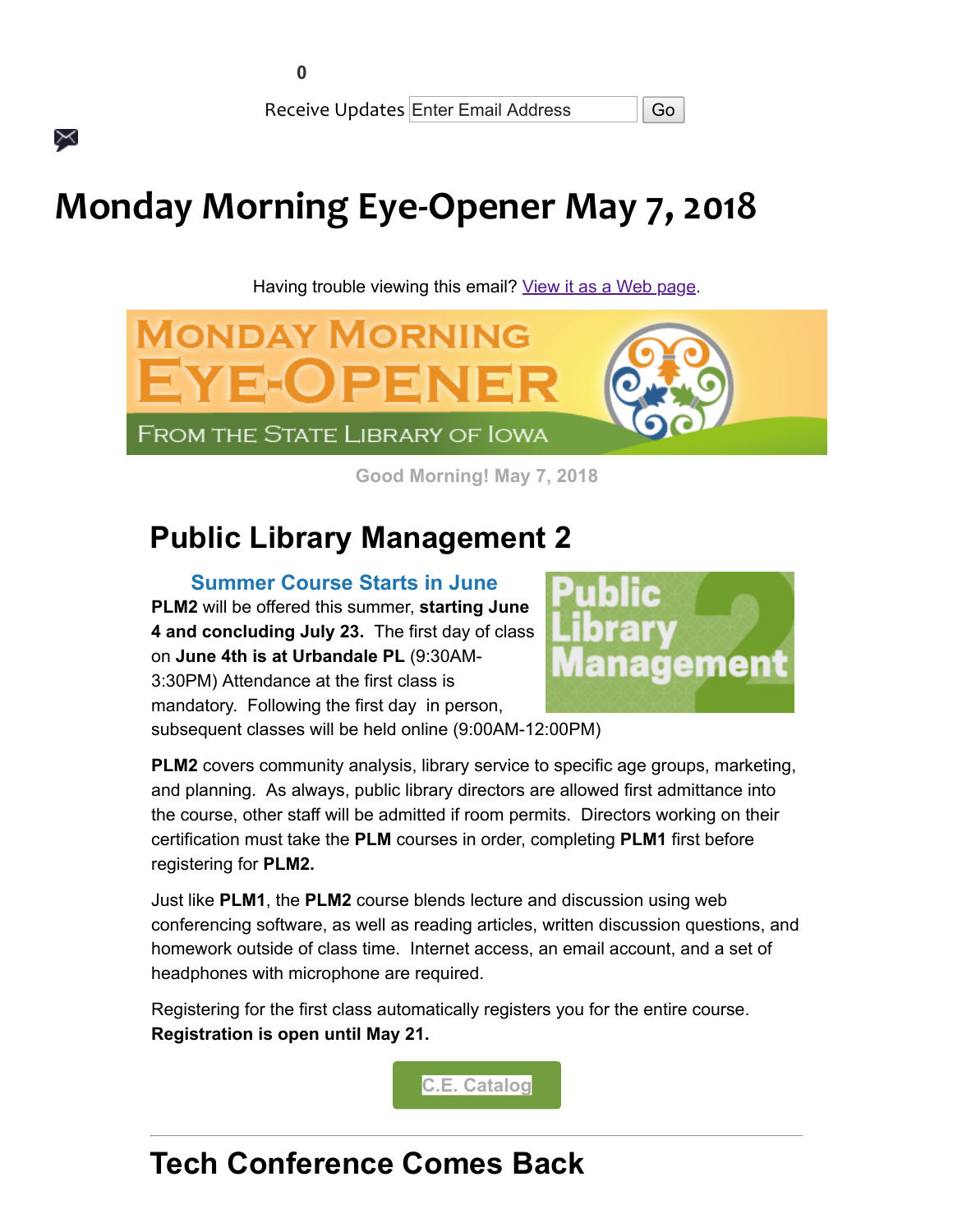

TICL in Storm Lake in June After a year's hiatus, the TICL Conference is coming back—June 11-12, 2018 on BV University campus in Storm Lake. Titled "TICL Reignited," the acronym stands for Technology

Integration in the Classroom. Sponsored by Northwest and Prairie Lakes AEAs, this conference is aimed at classroom teachers, administrators, and technology directors.

But the TICL Conference is also very useful for public library staff too because multiple concurrent sessions raise awareness of technology tools, resources, and learning strategies that can be applied to public library programming. Plus, it's close to home for NW Iowans and affordable: \$75.00 for one day or \$125.00 for both days.

One keynote speaker is Eric Curts, an educator for 26 years and currently an authorized Google Education Trainer providing Google Apps training to schools, organizations, and conferences throughout Ohio and across the country.

From the conference website: "...the 2018 TICL Conference offers many fun and informative opportunities. Learn about new technology to spark student interest…a great chance to connect with peers and experts who share your commitment as well as your challenges."

Follow the conference website for registration and watch as specific session information loads in.

[TICL Conference Site](http://ticl-ia.org/?utm_medium=email&utm_source=govdelivery)

### From ALA's Young Adult Library Services Association

#### Teens' Top Ten

Sponsored by YALSA—Young Adult Library Services Association—the Teens' Top Ten is a "teen's choice" list, where teens nominate their favorite books of the previous year. Nominators are members of teen book groups in fifteen school and public libraries in the U.S. Nominations were posted during National Library Week last month, with teens across the country voting on their favorite titles.



So the 2018 nominations are in, the next step is for young readers ages 12-18 to vote online between August 15 and Teen Read Week (Oct 7-13, 2018) Book winners will be announced after Teen Read Week. Find all the 2018 nominees on YALSA's website below; among the 25 titles seen as teen favorites: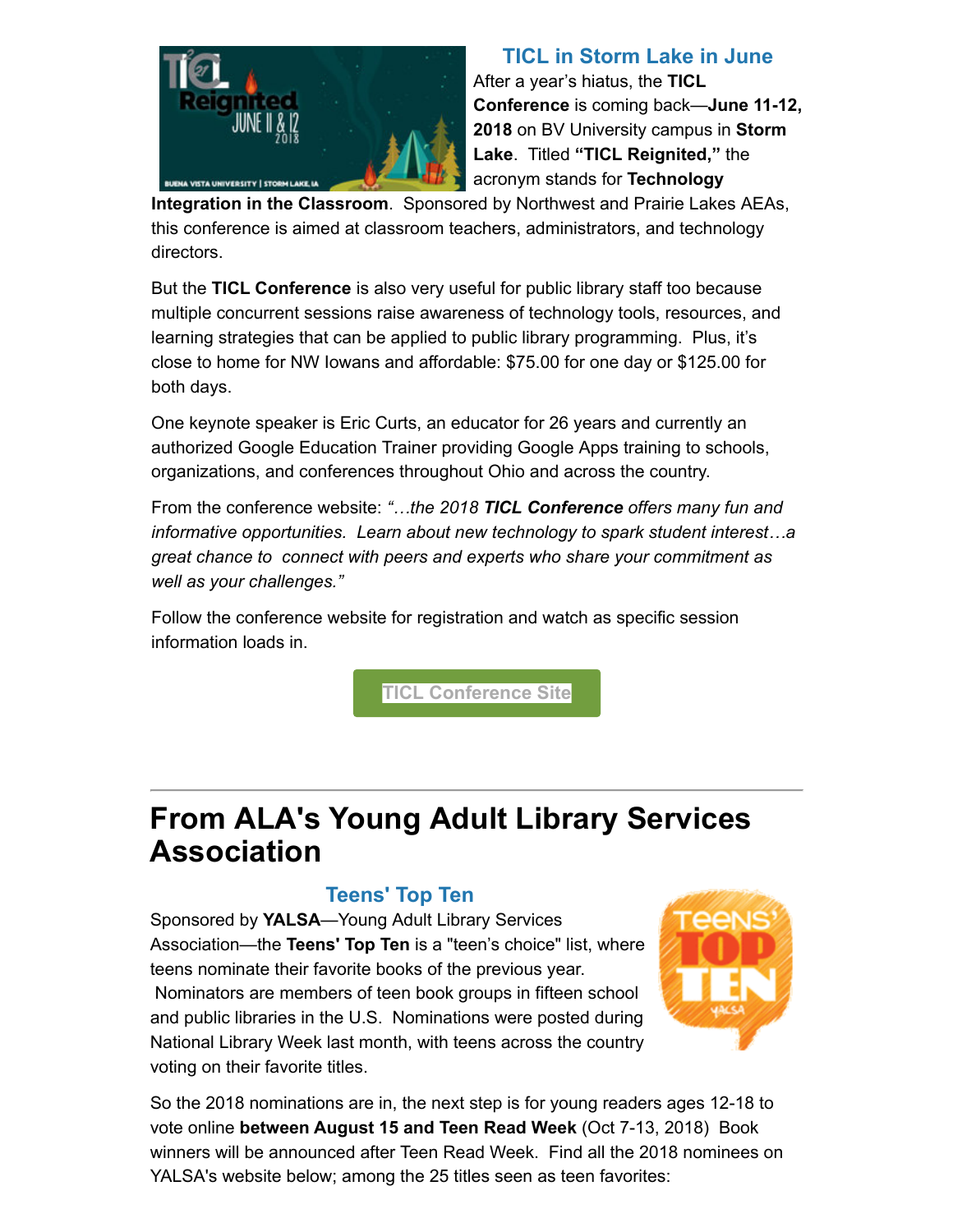- Defy the Stars by Claudia Gray
- The Disappearances by Emily Bain Murphy
- Long Way Down by Jason Reynolds
- Remember Me Always by Renee Collins
- Turtles All the Way Down by John Green

Consider making this part of your summer programming for teens by encouraging them to read the nominees and come back August 15 to vote for their favorites.





#### This Week ...

On Tuesday May 8, catch a State Library-sponsored webinar, another in our HR topic track "10 Steps to Successful Hiring" (1:30-2:30PM)

Director Roundtables continue in various locations across the state this week, as do on-site PLOW classes. These events continue through the month of May. Complete with c.e. credits, these are great opportunities to meet up with colleagues face-to-face for conversation and learning.

Find all dates and locations for spring Director Roundtables and PLOW classes in the C.E. Catalog and register for the one nearest you!





Monday Morning Eye-Opener Editor: [Bonnie McKewon](mailto:bonnie.mckewon@iowa.gov)